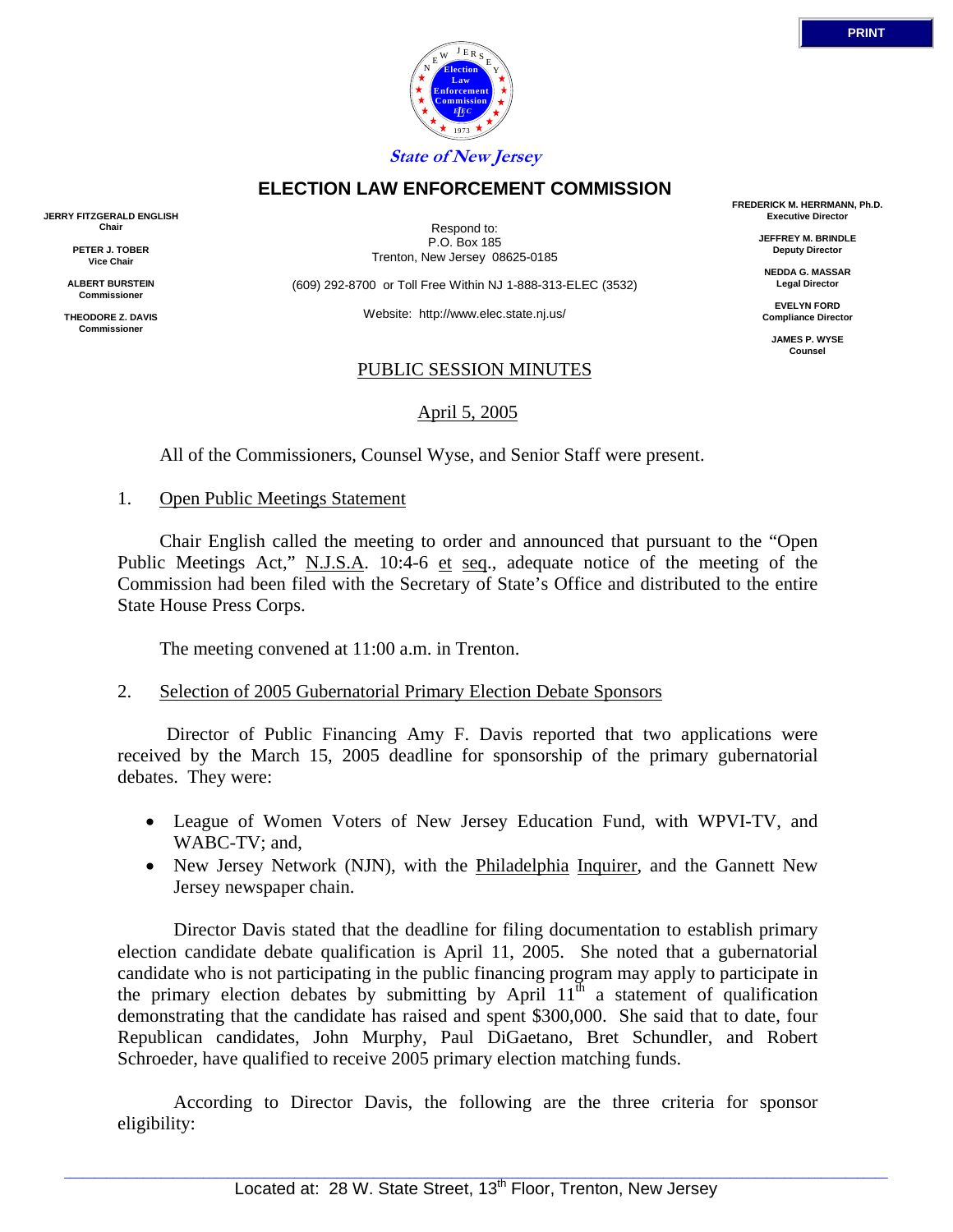- A sponsor must be unaffiliated with any political party or holder of or candidate for public office;
- A sponsor must not endorse any candidate in the pending primary election, and must agree not to make any such endorsement until the completion of any debate sponsored by the organization; and,
- A sponsor must have previously sponsored one or more televised debates among candidates for statewide office since 1976, or be an association of two or more news publications or broadcasting outlets having between them a "substantial readership or audience in this State."

 She said that each of the two applicants has indicated that it is unaffiliated with any political party or candidate for public office and has agreed not to make any endorsement in the 2005 gubernatorial primary election until the completion of any debate it is selected to sponsor. Also, Director Davis said that the League of Women Voters of New Jersey Education Fund, WPVI-TV,WABC-TV, and NJN have all sponsored televised debates since 1976 among candidates for New Jersey statewide office and that the Philadelphia Inquirer was a co-sponsor with NJN in a 2001 gubernatorial general election debate.

 Director Davis indicated that a third sponsor application was received by fax yesterday, April 4<sup>th</sup> from WCBS-TV.

 Attending the meeting were Linda Munick and H. Patricia Tieman, representing the League of Women Voters of New Jersey Education Fund, WPVI-TV and WABC-TV, and Ed Rodgers representing New Jersey Network (NJN), the Philadelphia Inquirer, and the Gannett New Jersey newspaper chain. WCBS New York was not represented. The sponsor applicants each made presentations as included in their applications.

 Commissioner Burstein asked Ms. Munick whether or not an audience would be present at the League of Women Voters debate.

 Ms. Munick stated that the studio can seat about 20 people as guests of the candidates.

 Commissioner Burstein asked further whether or not the format lent itself to a complete airing of candidate views.

 Ms. Munick stated that "we have gotten away from candidate responses" and that yes, the format lends itself to a full airing of candidate positions.

 Vice Chair Tober asked whether or not video streaming would be available on the web site that could be viewed at a later time.

Ms. Munick indicated that video streaming would be available.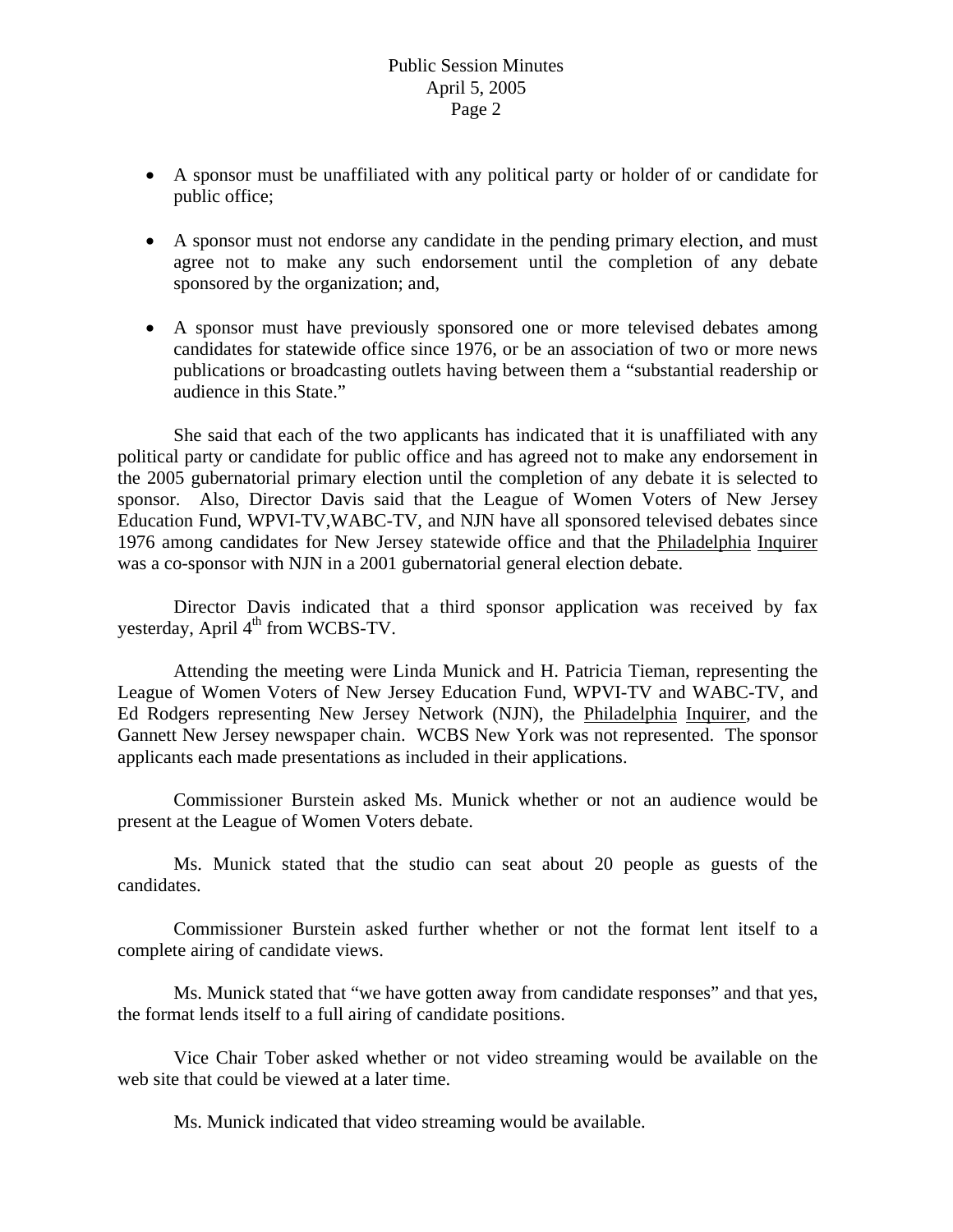With regard to the NJN presentation, Commissioner Davis asked how audience questions would be handled.

 Mr. Rodgers stated that questions would be filtered through the Philadelphia Inquirer and the Gannet New Jersey Newspaper chain.

 At this juncture, Director Davis mentioned that in selecting the sponsors the Commission should also select sponsors for two Democratic debates in the event that any Democratic candidates file documentation by April 11, 2005.

 Chair English recognized Bogata Mayor Steven Lonegan, a Republican candidate for Governor. Mr. Lonegan urged the Commission not to select the League of Women Voters to sponsor a debate, stating that the League's positions on issues are diametrically opposed to Republican principles. He said that debates require unbiased moderators, not ones that pose questions opposed to Republican values.

 Ms. Munick responded that WPVI-TV has worked closely with the League on many debates over the years and has never found the League to be biased. She said, furthermore, that she works with the debate panelists and controls all questions. The League does not submit questions.

 Ms. Tieman explained that the League of Women Voters of New Jersey Education Fund, which is applying to sponsor a debate, is a "501 $(c)$ 3" organization and is separate and distinct from the League's "501(c)4" organization which takes stands on issues.

## 3. Advisory Opinion Requests No. 02-2005

 An advisory opinion request was submitted by Peter G. Sheridan, counsel to Forrester for Governor, Inc., the 2005 primary election candidate committee of gubernatorial candidate Douglas R. Forrester. Mr. Sheridan's question concerns the criteria to be applied to a nonpublicly financed gubernatorial candidate who elects to participate in the gubernatorial debates for publicly financed candidates.

 In his request, Mr. Sheridan has asked whether or not 2005 gubernatorial primary election candidate Douglas Forrester , "who has elected not to accept public funding, but who has deposited and expended in excess of \$300,000 of his personal funds on campaign expenses," is eligible to participate in the two debates for 2005 primary election Republican gubernatorial candidates.

 The Chair called upon Mr. Sheridan who explained that it is Mr. Forrester's constitutional right to use unlimited amount of his own funds to finance his gubernatorial campaign. Further, he stated that Section 45 of the law only requires that a gubernatorial candidate deposit and expend \$300,000 in order to participate in the gubernatorial debates. Mr. Sheridan explained that it is the intention of the campaign to submit "back-up" information by the debate qualification deadline.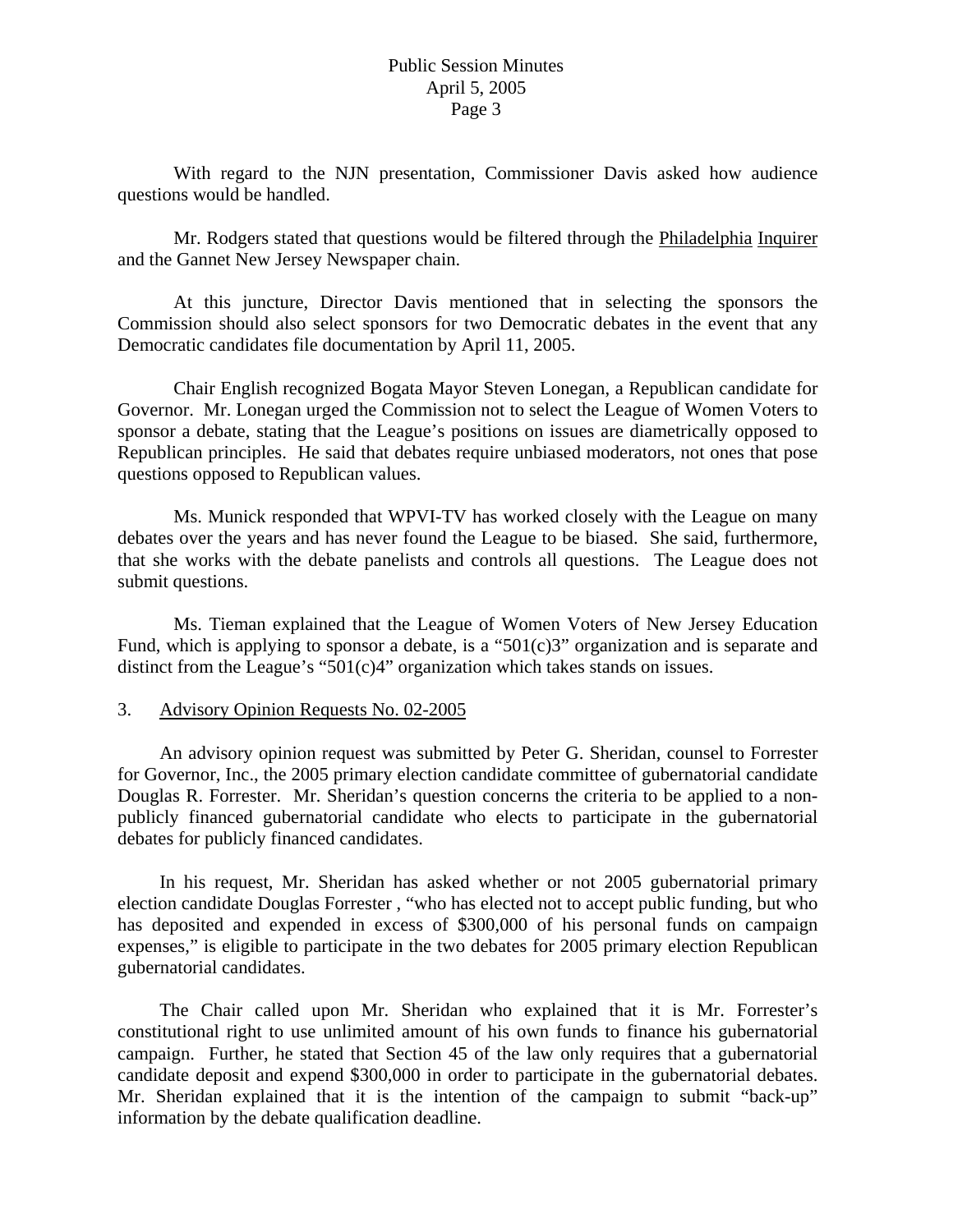Commissioner Burstein stated that it is necessary to weigh the desire to include all candidates against the public policy of the public financing program and its restrictions. He asked whether or not Mr. Forrester would be getting an added advantage by being allowed to debate?

 Mr. Sheridan responded that admitting Mr. Forrester does not take away the right of other candidates to use public money. He said the recent Samson case stands for the right of choice among candidates, and the Commission should protect the electorate as in Samson.

 Commissioner Burstein said that Mr. Forrester is not inhibited by his absence from these debates. With his personal funds, he has great access and full opportunity to buy media time.

 Commissioner Davis asked whether or not Mr. Forrester has complied with the same rules as a publicly financed candidate.

Mr. Sheridan responded that he does not think he has to do so.

 Vice Chair Tober asked whether or not the qualification criteria are intended to avoid a dozen candidates in the debate.

Mr. Sheridan answered that the Legislature has the right to set criteria.

 The Chair asked Mr. Sheridan if it was his position that the Commission cannot bar a self-funded candidate from the debate.

 Mr. Sheridan answered in the affirmative if a candidate has deposited \$300,000 and is on the ballot.

 The Chair recognized Mr. Lonegan who indicated his support for permitting Mr. Forrester to participate in the Republican candidates' debates. A representative of the Libertarian Party indicated that their candidate would "play by the rules" in the general election debates and wanted to be sure that there was a candidate with whom to debate.

# 4. Proposed New Rules to Implement the 2005 General Election Clean Elections Pilot Project

 Legal Director Massar introduced proposed new rules to implement the Clean Elections Program. She said that if the new rules are approved for proposal by the Commission today, the proposal notice will be submitted to the Office of Administrative Law (OAL) for publication in the New Jersey Register. Secondary notice will be accomplished by posting the proposal on the Commission's Internet web site and in the Commission's public room, by mailing a notice of the proposal to interested individuals, and by circulating a press advisory to the State House press corps. Copies of the proposal will be mailed to any person requesting them. Staff expects that a public hearing will be conducted at the June 21, 2005, Commission meeting.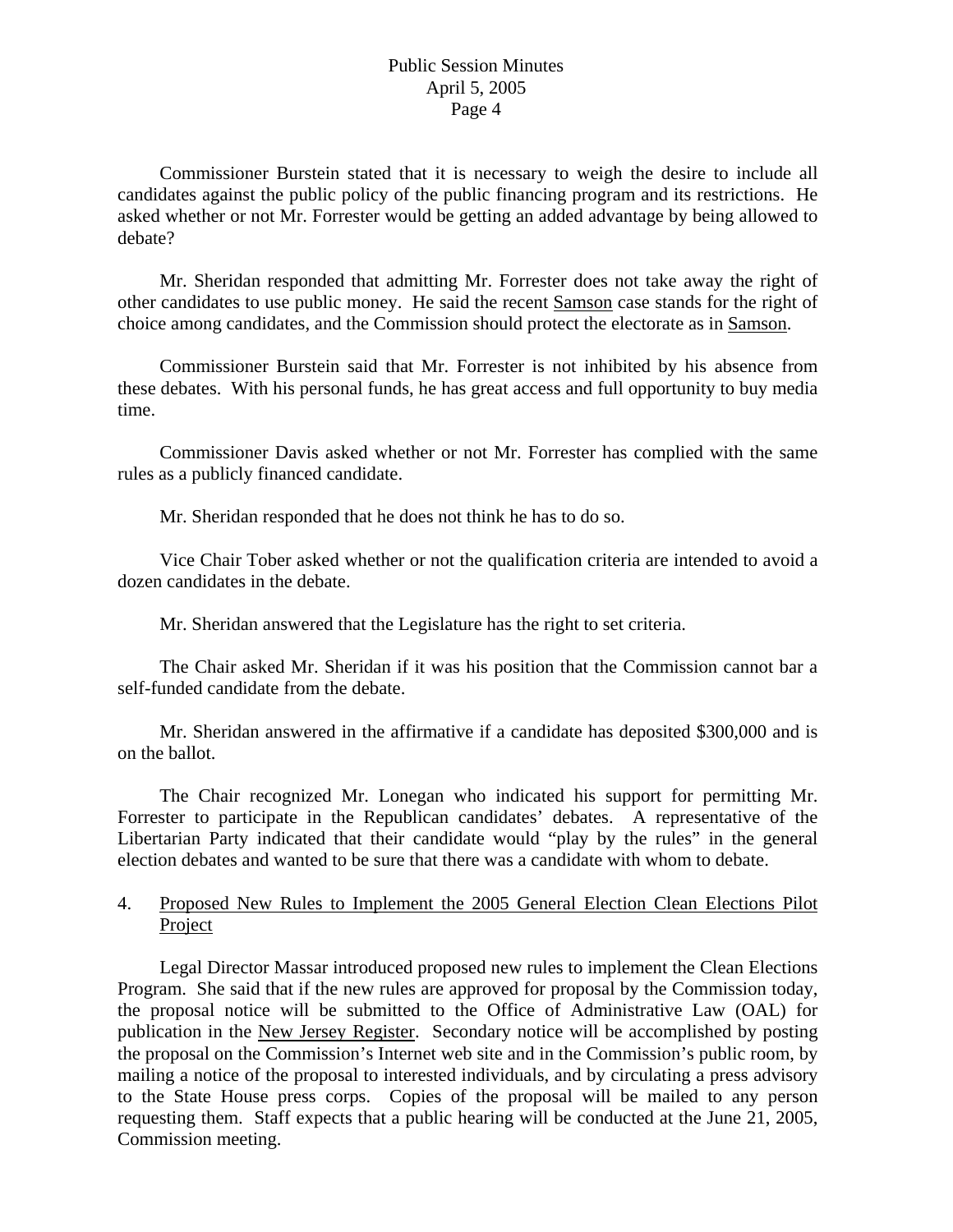Legal Director Massar stated that under this proposed schedule, which includes a 60 day period for receipt of written comments, staff expects that the rules will be ripe for adoption consideration at the Commission's July 19, 2005 meeting, and the anticipated effective adoption and publication date will be in August, 2005.

 Legal Director Massar outlined the major provisions of the Act and explained that the proposed new rules address the following requirements in the Act:

- Two legislative districts are selected for the pilot project by either the State political party chairs or by an alternative selection committee.
- During the qualifying period, a candidate shall accept only seed money and qualifying contributions.
- Qualifying contributions must come from registered voters in a candidate's legislative district. Qualifying contributions are contributions from 1,500 individuals totaling \$20,000 in denominations of \$5 and \$30.
- No candidate may be certified as a Clean Elections candidate unless both candidates for election to the General Assembly in 2005 who are members of the same political party in a legislative district participate in and are eligible to be certified as New Jersey Fair and Clean Elections candidates.
- A candidate may receive an initial grant from the fund of no more than \$100,000.
- A certified candidate may receive additional sums from the Fund if competing against non-participating candidates or if independent expenditures are involved.
- A certified candidate may, at any time prior to the day of the election, withdraw from the pilot project with the approval of the New Jersey Citizens' Clean Elections Commission.
- A candidate may appeal a Commission certification decision to Superior Court.
- Certified candidates must participate in two candidates' debates.
- The Act contains civil and criminal penalty provisions.
- The Commission is responsible for preparation of a Voter's Guide.

Director Massar explained that the rules are proposed in a new Subchapter 23: New Jersey Fair and Clean Elections Pilot Project.

 On a motion by Commissioner Burstein, seconded by Commissioner Davis and passed by a vote of 4-0, the Commission approved the proposed Clean Elections Regulations presented by staff and directed staff to file the proposal at the OAL.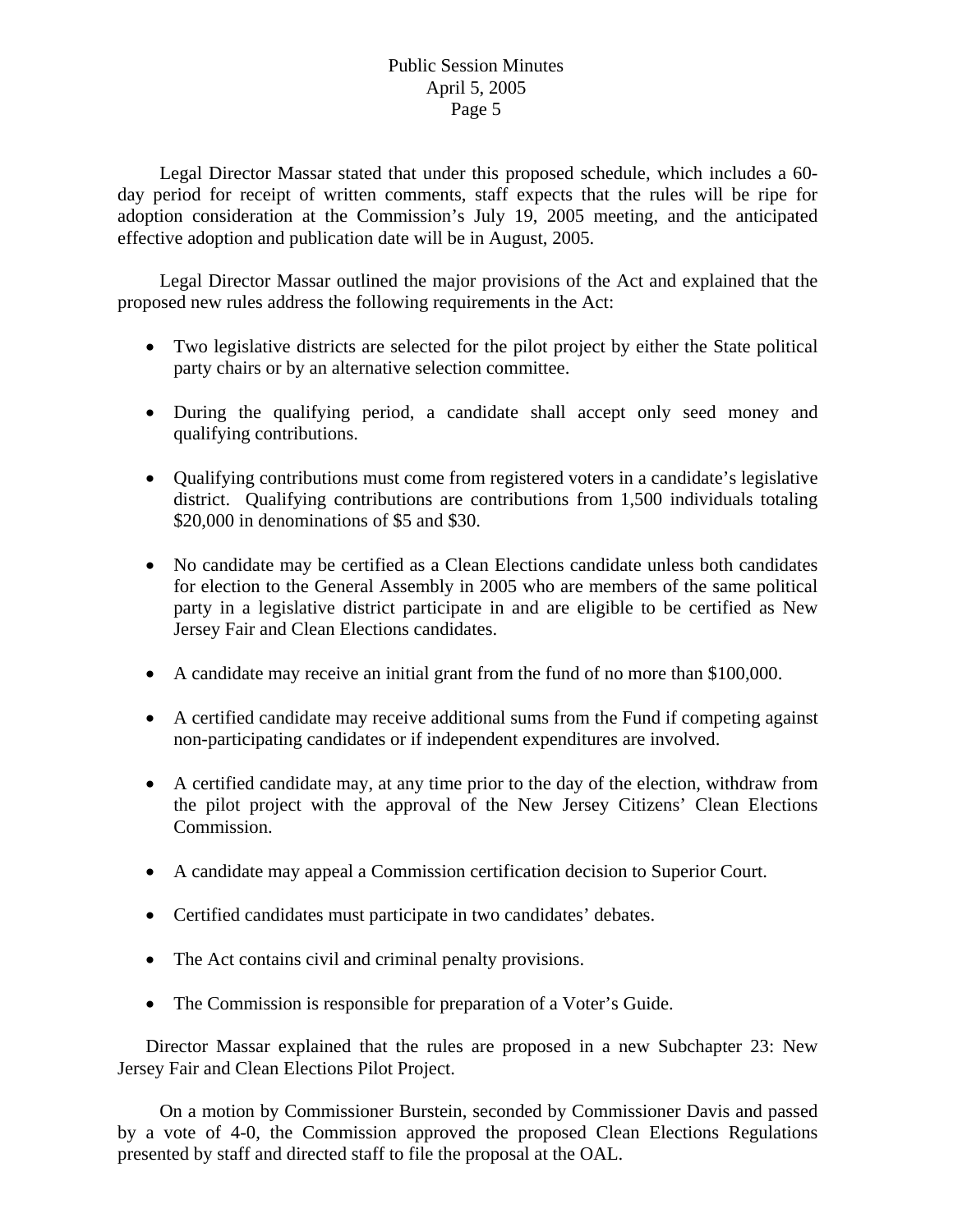#### 5. Selection of 2005 Gubernatorial Primary Election Debate Sponsors (continued)

 Chair English called for discussion of the applications to sponsor the primary election debates.

 Commissioner Burstein moved approval of NJN as the sponsor of the primary gubernatorial debates. Vice Chair Tober seconded the motion. Commissioner Burstein stated that while both applications were solid he preferred the two-hour format of NJN.

 Commissioner Davis stated that he believed that each application satisfies the requirements for debate sponsors. He pointed out that the Commission could select both sponsors to conduct one Republican debate each and one Democratic debate each, if needed.

Commissioner Burstein withdrew his motion.

 On a motion by Commissioner Burstein, seconded by Commissioner Davis, the Commission approved the selection of the League of Women Voters of New Jersey Education Fund and its co-sponsors and NJN and its co-sponsors to sponsor one Republican debate and one Democratic debate (if needed) each.

 Chair English recognized Ms. Ingrid Reed, representing The Eagleton Institute of Politics. Ms. Reed urged the Commission to take a role in promoting the primary election gubernatorial debates because sponsors with diverse interests do not typically coordinate advertising of the debates.

 Executive Director Herrmann noted that the Commission had unsuccessfully asked for funding for this purpose.

## 6. Advisory Opinion Requests No. 02-2005 (continued)

 Chair English asked the Commission to consider its response to the advisory opinion request submitted on behalf of candidate Forrester.

 Vice Chair Tober moved approval of the request to allow candidate Forrester to participate in the public financing debates. Chair English seconded the motion.

 Vice Chair Tober said that he understood the concerns that guidelines be followed. He stated further that when looking at the legislative intent of the debate provisions, it seemed the Legislature desired the participation of serious candidates for Governor in the debates. He said that he believed it was the intent of the Legislature, and in the public interest, to encourage participation in the debates.

 Commissioner Davis disagreed. He said that certainly full participation was intended but only if one qualifies by following the rules. He said that by this motion the Commission would undermine its own regulations.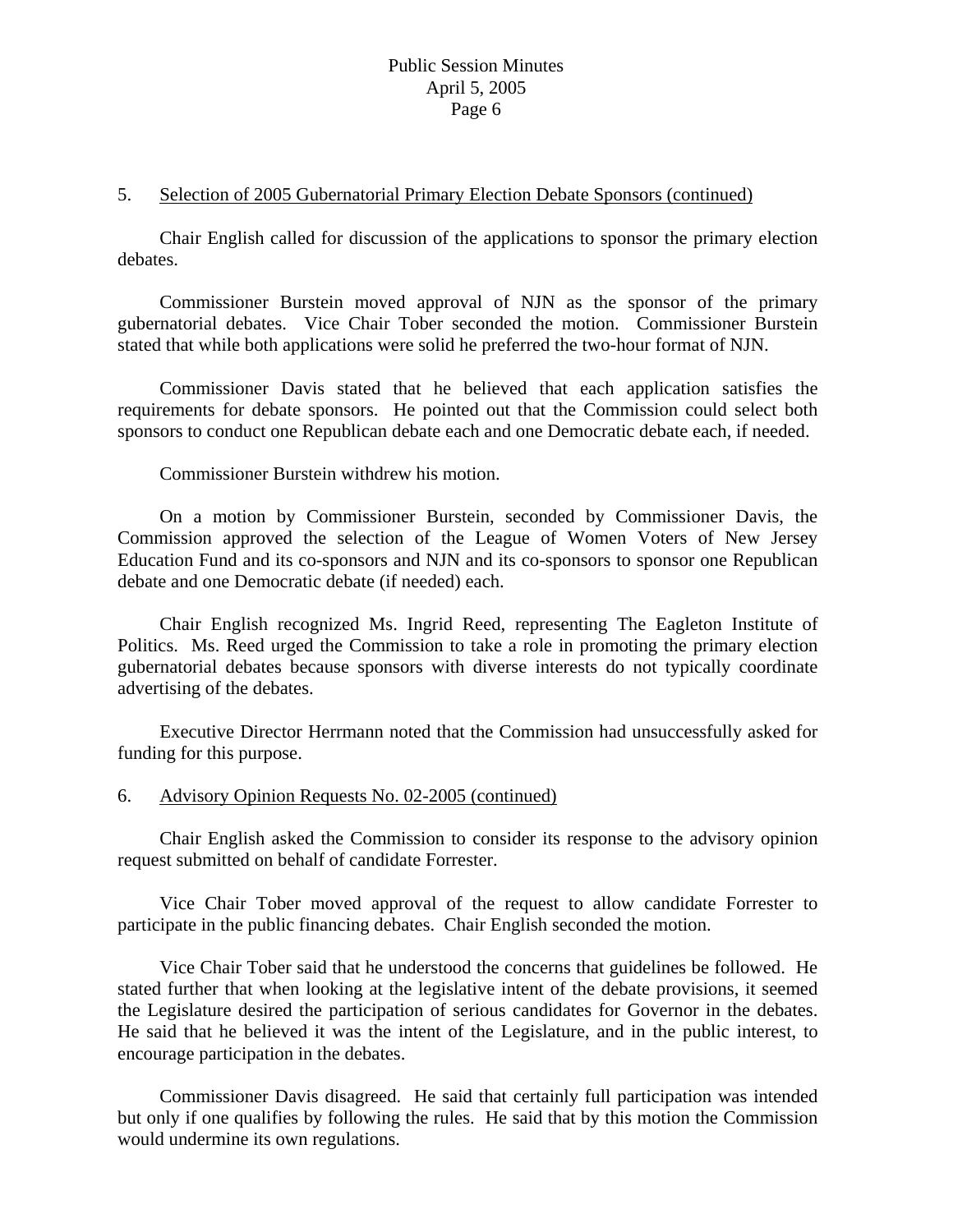Commissioner Burstein noted that the Commission was confronted with a serious issue. He stated that he respected both viewpoints. Commissioner Burstein stated that it is a natural reaction to want every one to participate in the debates. He said, however, that as important as this principle is it is of less consequence than undermining public policy and eroding the structure of the public financing program. He stated that if Candidate Forrester were allowed to participate while not adhering to the guidelines by which publicly financed candidates were required to comply, it would be counter to the purpose of the program, which in part is to level the playing field between candidates of limited means and wealthy candidates.

 Chair English stated that the issue was exceptionally troublesome. She said, however, it has been her practice to evaluate legislative intent when performing the functions of a regulatory agency. She said that a liberal interpretation of the statute should be granted and that she wanted to see a debate in which all serious candidates participated.

 Chair English called for a vote on the motion. By a vote of 2-2, the Commission deadlocked on the matter. Chair English and Vice Chair Tober were in the affirmative while Commissioner Davis and Commissioner Burstein were in the negative.

 Commissioner Burstein stated he believed that a special meeting of the Commission was needed with an opinion from Counsel.

 The Commission instructed Counsel Wyse to further research the issues raised by the advisory opinion request and to address specifically the issue of Mr. Forrester's participation in the debates and the question of what happens if the vote remains a 2-2 tie.

 Vice Chair Tober said that it would be detrimental to Mr. Sheridan's client, who may need to appeal the Commission's decision, to wait too long to meet again.

 Mr. Sheridan stated that the Commission must respond to an advisory opinion response within ten days.

 Legal Director Massar indicated that Commission rules provide that the ten-day period is counted as ten business days.

The Commission determined to meet on April 13, 2005.

# 7. Resolution to go into Executive Session

On a motion by Commissioner Davis, seconded by Commissioner Burstein and passed by a vote of 4-0, the Commission resolved to go into Executive Session to discuss continuation of contractual legal services for James P. Wyse.